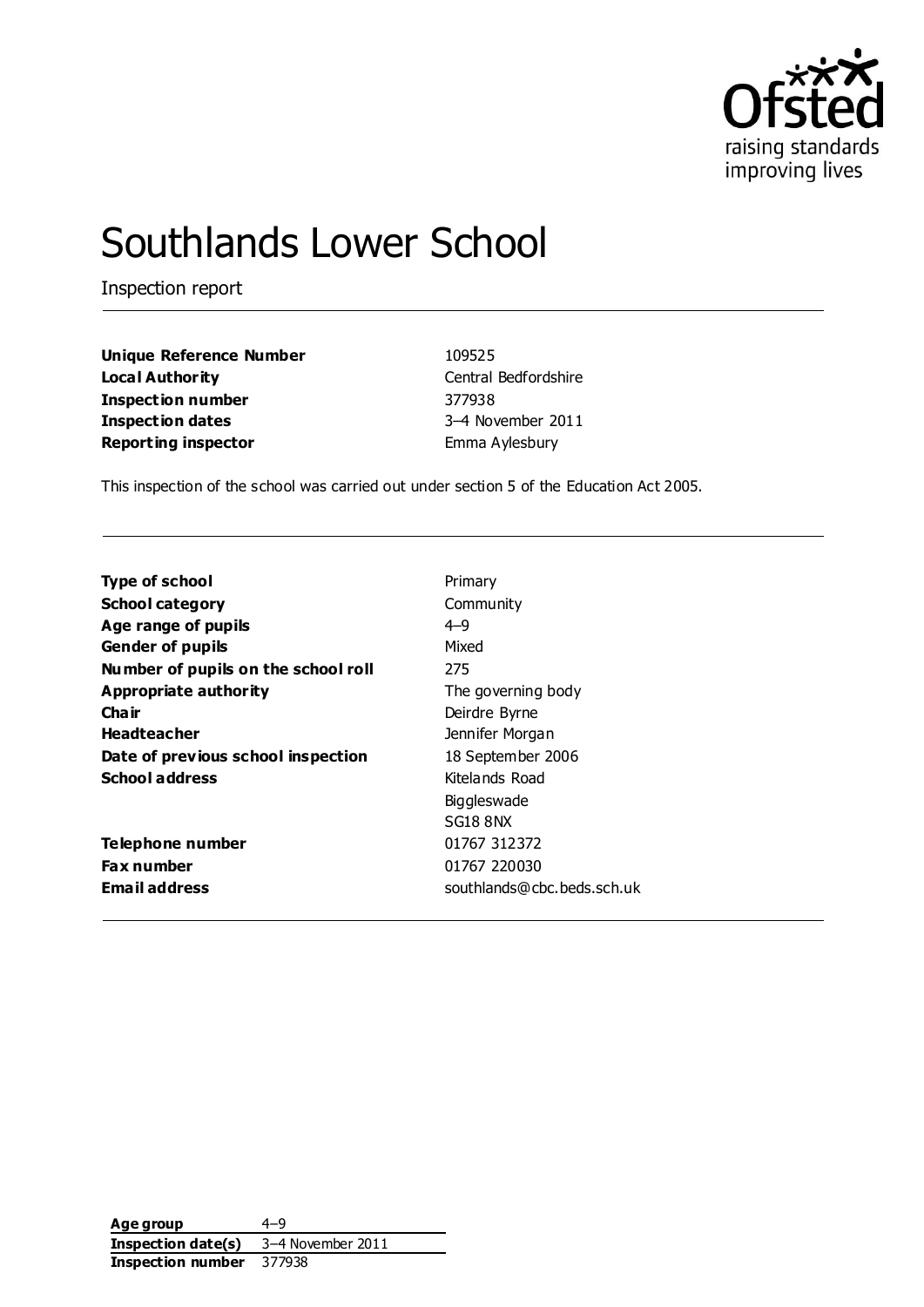The Office for Standards in Education, Children's Services and Skills (Ofsted) regulates and inspects to achieve excellence in the care of children and young people, and in education and skills for learners of all ages. It regulates and inspects childcare and children's social care, and inspects the Children and Family Court Advisory Support Service (Cafcass), schools, colleges, initial teacher training, work-based learning and skills training, adult and community learning, and education and training in prisons and other secure establishments. It assesses council children's services, and inspects services for looked after children, safeguarding and child protection.

Further copies of this report are obtainable from the school. Under the Education Act 2005, the school must provide a copy of this report free of charge to certain categories of people. A charge not exceeding the full cost of reproduction may be made for any other copies supplied.

If you would like a copy of this document in a different format, such as large print or Braille, please telephone 0300 123 4234, or email enquiries@ofsted.gov.uk.

You may copy all or parts of this document for non-commercial educational purposes, as long as you give details of the source and date of publication and do not alter the information in any way.

To receive regular email alerts about new publications, including survey reports and school inspection reports, please visit our website and go to 'Subscribe'.

Piccadilly Gate Store St **Manchester** M1 2WD

T: 0300 123 4234 Textphone: 0161 618 8524 E: enquiries@ofsted.gov.uk W: www.ofsted.gov.uk

**Ofsted** 

© Crown copyright 2011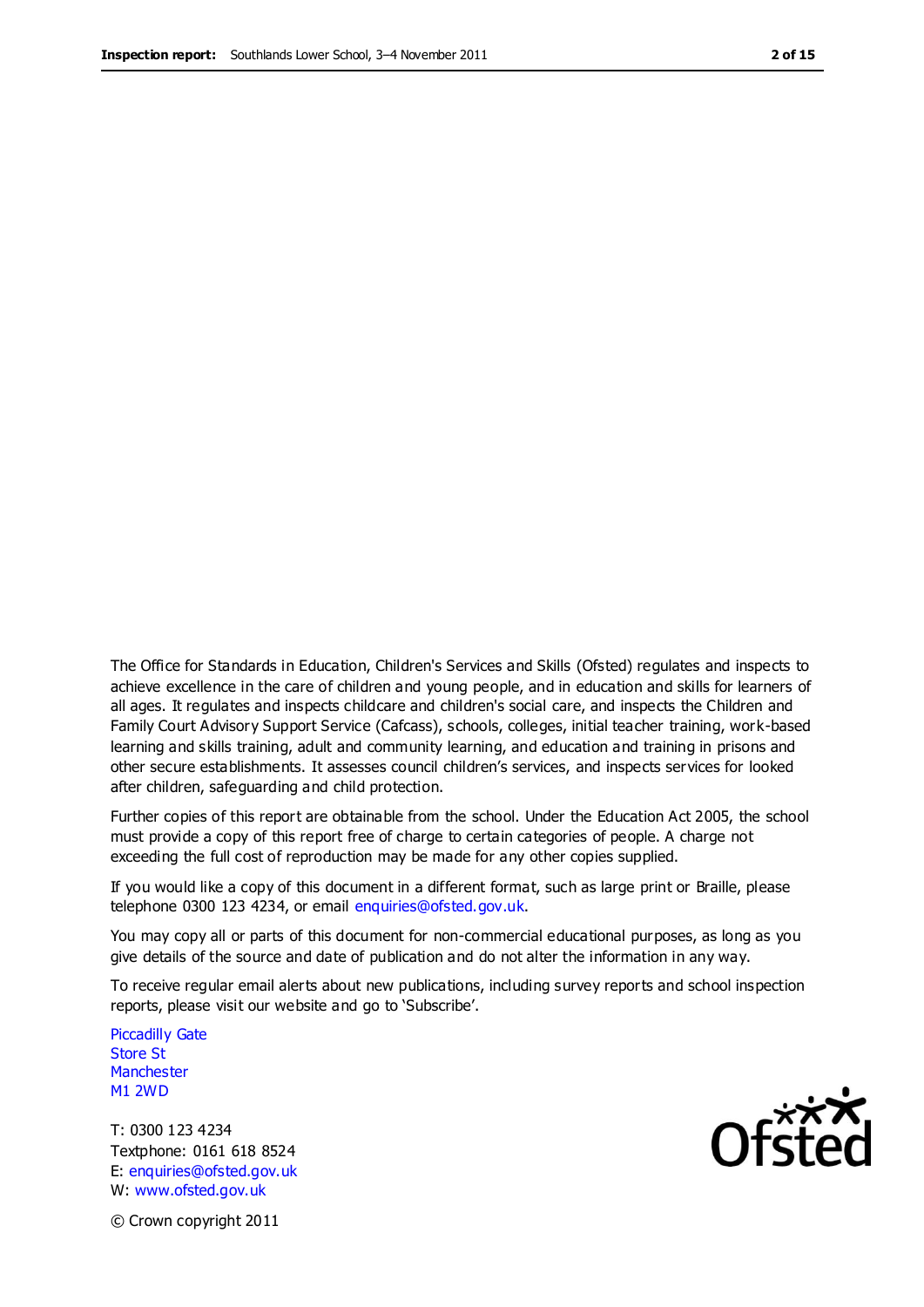# **Introduction**

This inspection was carried out by three additional inspectors. The inspectors visited two assemblies and observed 15 lessons taught by 11 teachers. They held meetings with the headteacher, senior leadership team, members of the governing body, staff and groups of pupils. They observed the school's work, and looked at the school's self-evaluation documentation, safeguarding procedures, monitoring and assessment information, lesson plans and school policies. They analysed questionnaires from 49 pupils, 18 staff and 87 parents and carers.

The inspection team reviewed many aspects of the school's work. It looked in detail at a number of key areas.

- The impact of school actions to improve the quality of learning to raise the attainment at KS1, particularly in writing.
- Teachers' use of assessment data to ensure that all pupils make equal progress, including more able pupils and those with special educational needs and/or disabilities, and how well are these groups catered for.
- The effectiveness of teachers' marking for improvement to accelerate pupils' progress, especially for the more able.

# **Information about the school**

Southlands Lower School is larger than most primary schools. The largest group of pupils is of White British heritage. The proportion of pupils from minority ethnic backgrounds is below average, as is the proportion of pupils who speak English as an additional language. The proportion of pupils known to be eligible for free school meals is also below average, as is those who have special educational needs and/or disabilities. From January 2012 the school will operate under a temporary federation arrangement. The school has gained the International Award.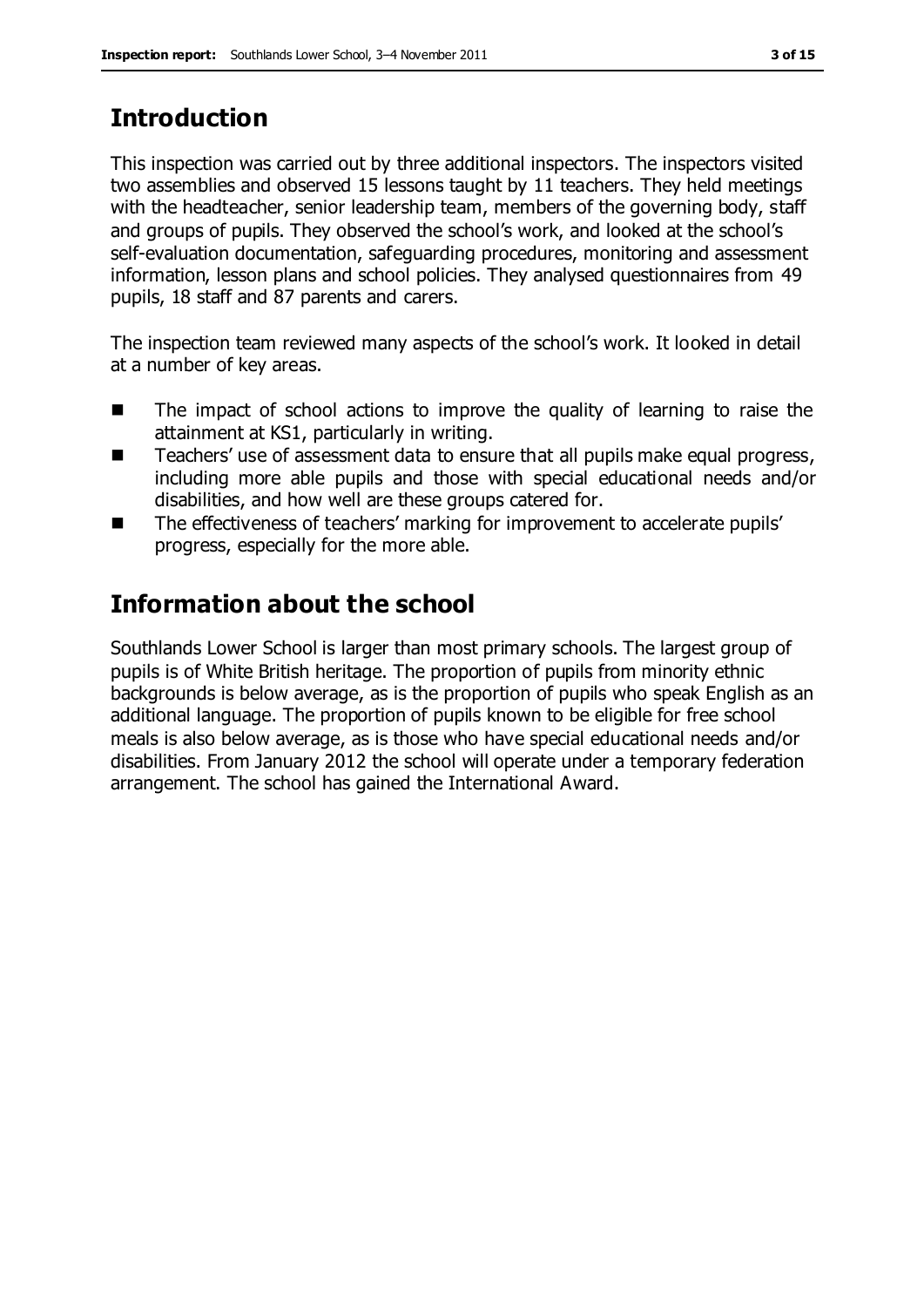# **Inspection judgements**

| Overall effectiveness: how good is the school?  |  |  |
|-------------------------------------------------|--|--|
| The school's capacity for sustained improvement |  |  |

### **Main findings**

Southlands Lower School provides a satisfactory standard of education. The school is a welcoming community where pupils are happy. As one parent commented, 'The school has a lovely atmosphere'. Pupils display empathy and develop acceptance of each other and, as result, behaviour is good. Pupils say they feel safe and are secure that any rare cases of bullying will be dealt with promptly. Their awareness of spiritual, moral, social and cultural is satisfactory.

By the time they leave school at the end of Year 4, pupils' attainment is similar to the national expectations for their age. However, attainment has in some areas shown a decline reflecting the inconsistencies of teaching. Teacher assessment shows that the fluctuations have been in mathematics and writing, because too few pupils reached the higher levels. For example, too few girls reached the higher levels in mathematics. Pupils make better progress in reading when compared to writing. This gap is mainly due to the inconsistencies in the way pupils are taught writing and, although increasing, there are insufficient opportunities for them to practise these skills across all subjects.

The quality of teaching is satisfactory, with some being good. In the most effective lessons teachers help pupils to be independent in their learning and work is tailored well to their skills so that progress accelerates. However, teachers do not routinely take opportunities to promote pupils' skills in phonics (letters and sounds), especially in the Early Years Foundation Stage because they are not taught systemically or regularly enough. Pupils with special educational needs and/or disabilities make satisfactory progress and are supported appropriately by teaching assistants, although the impact of this support varies across the school.

Adults are successful in encouraging pupils to work and play together, which fosters a sense of community spirit as a result of the satisfactory care and guidance provided for pupils. Attendance rates are above average reflecting how well pupils enjoy school. Their comments include, 'We love school'. This reflects the school's increasingly effective support for those pupils whose circumstances make them potentially vulnerable.

Senior leaders use monitoring data regularly to identify what the school does well and to plan for improvement. Their self evaluation is honest and identifies the correct areas for improvement. However, not all leaders, managers and governors use specific criteria in evaluating the impact of changes in teaching on learning in order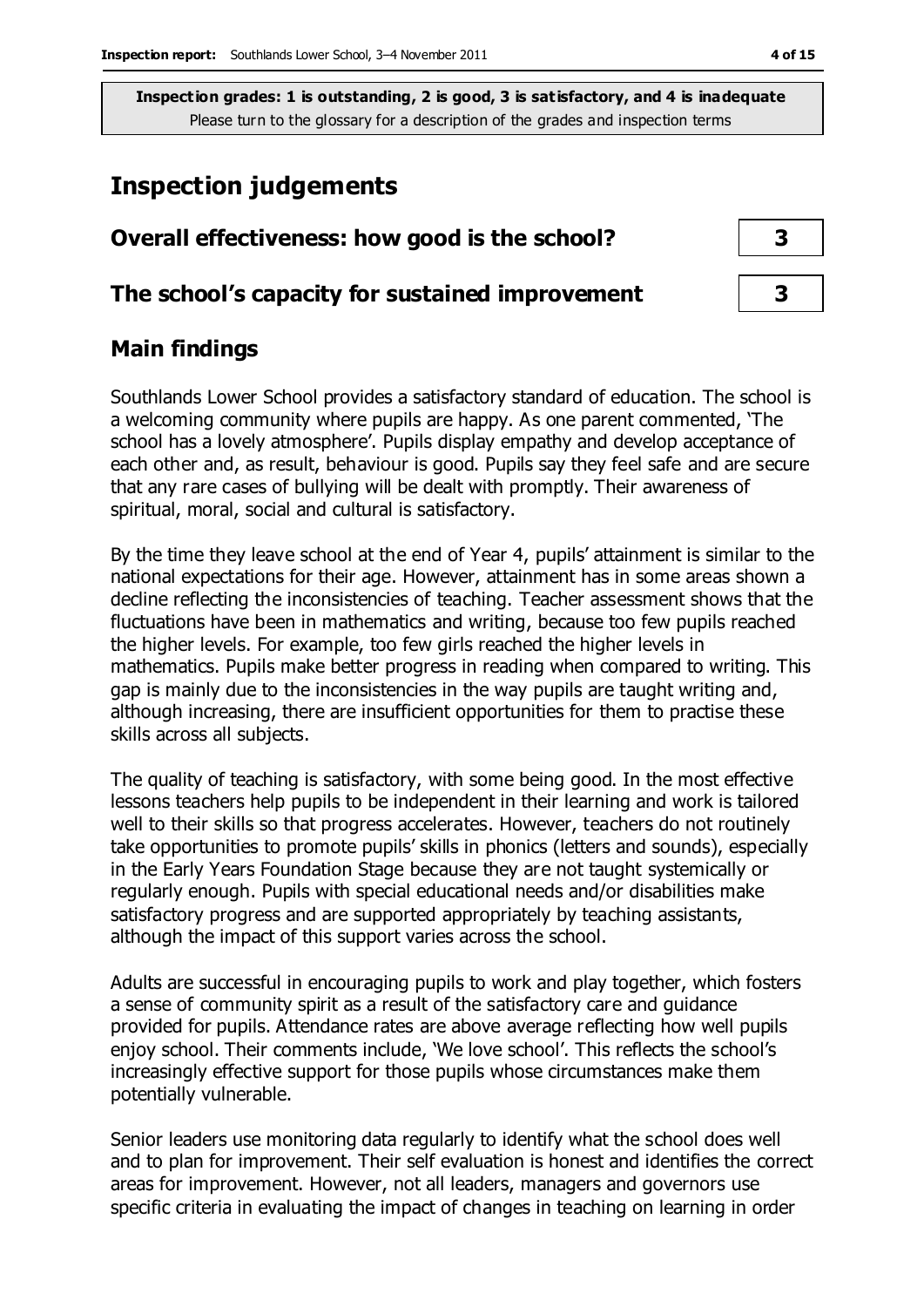to judge the impact on pupils' achievement. Since the last inspection, the school has maintained good attendance. These actions demonstrate the school has satisfactory capacity to make further improvements. The newly-formed interim federation with the middle school has made a positive start in providing support for the transitional arrangements and is focusing priorities based on the shared expertise across the federation. Members of the governing body meet their statutory responsibilities and are increasingly effective in challenging the school's academic performance.

Up to 40% of the schools whose overall effectiveness is judged to be satisfactory may receive a monitoring visit by an Ofsted inspector before their next section 5 inspection.

### **What does the school need to do to improve further?**

- **IMPROVE THE THOMAGE IN THE EXAM** Improve the teaching of phonics in the Early Years Foundation stage to ensure that all children make better progress in communication, language and literacy, and especially in early writing skills.
- Strengthen teaching to accelerate pupils' progress in lessons and raise attainment in all subjects by:
	- reviewing targets more systematically to ensure teachers provide challenging activities that are matched to all pupils' needs so that they promote independent learning
	- supporting the development of pupils' writing skills across all subjects.
- Strengthen the impact of leadership at every level, including the governing body, to drive school improvement by:
	- ensuring that tracking and monitoring information is used effectively by all staff to raise expectations, broaden learning opportunities and accelerate progress for all pupils
	- ensuring that the impact of new developments is judged against clear success criteria
	- developing a teaching and learning coaching programme so that all staff are actively involved in lesson observation.

### **Outcomes for individuals and groups of pupils 3**

From broadly typical starting points when pupils enter the school, they make satisfactory progress and reach average levels of attainment, with some weaknesses in mathematics and writing by the end of Year 4 when they leave. This is largely because of insufficiently high expectations being applied to the gaining of basic skills. Although the school has put in place plans to improve the quality of pupils' writing, there is still more to do to ensure that spelling and punctuation are more consistent.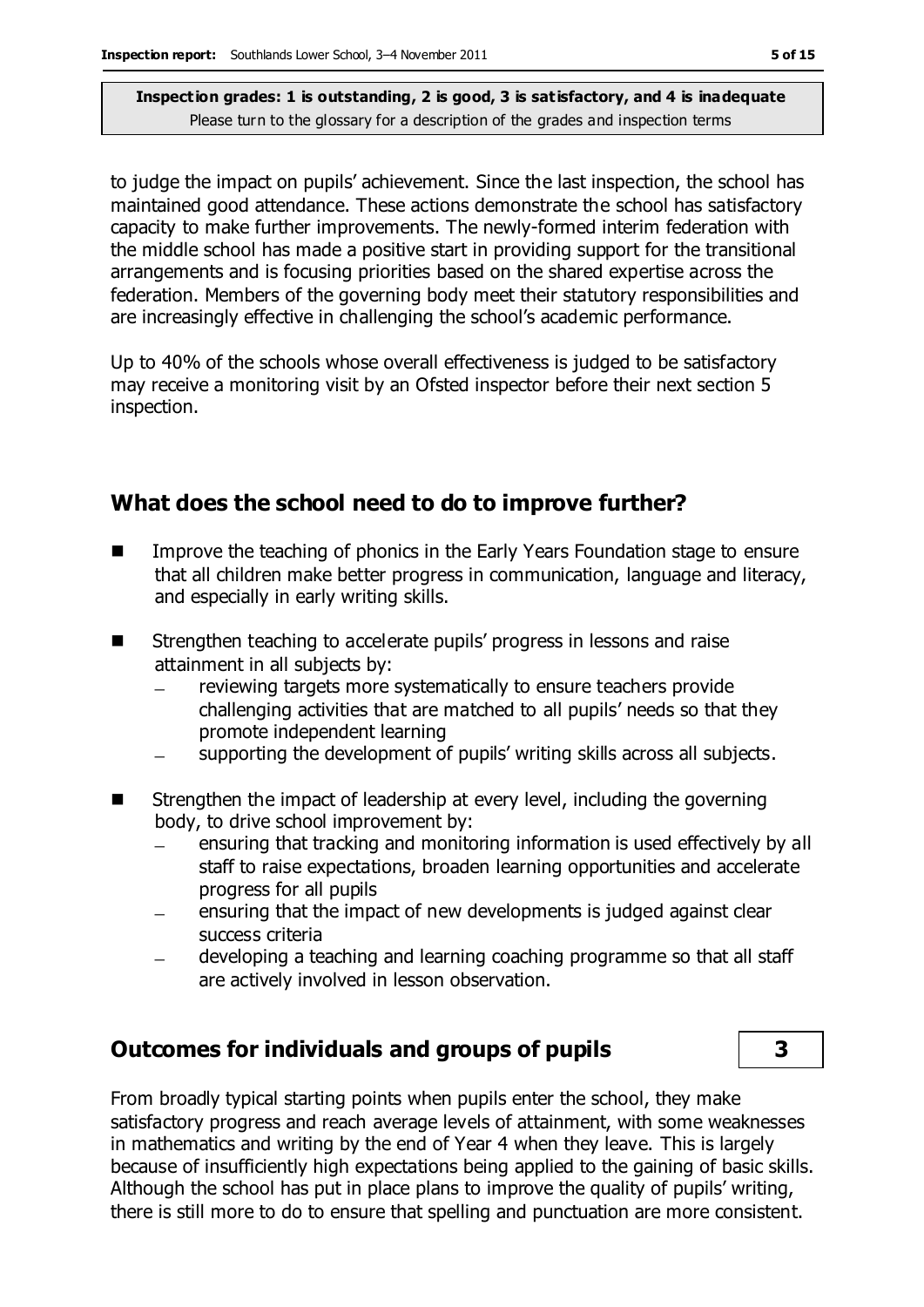The teaching of phonics (sounds) is having a limited impact, particularly in the Early Years Foundation Stage and, as a result, children enter Year 1 with only a limited understanding of letters and sounds. Those with special educational needs and/or disabilities make satisfactory progress, as do those who are at the early stages of learning to speak English as an additional language. This is as a result of appropriate individual support.

Pupils are motivated to learn because they enjoy positive relationships with adults and each other. They behave well in lessons and have a developing desire to improve their learning. This was evident in a Year 3 literacy lesson where pupils' good behaviour had a positive impact on their learning. During the lesson, they were able to answer questions and were keen to demonstrate their knowledge. As a result of careful planning and matching tasks to individual needs, pupils' progress accelerated. Similarly, in a Year 4 mathematics lesson, pupils were fully engaged in learning about estimation of numbers. As a result, most pupils made good progress.

Pupils say they feel safe and can trust adults to deal swiftly with the rare incidents of bullying or poor behaviour. The school has worked effectively with parents and carers to highlight the importance of good attendance, and the school has maintained this well since the last inspection. Pupils have a good understanding of the importance of maintaining a healthy lifestyle by participating regularly in sporting and physical pursuits. They are keen to take on responsibility and assist in the smooth running of the school. For example, older pupils' value the opportunity to help younger children by acting as playground buddies.

| Pupils' achievement and the extent to which they enjoy their learning                                                     |                         |
|---------------------------------------------------------------------------------------------------------------------------|-------------------------|
| Taking into account:                                                                                                      |                         |
| Pupils' attainment <sup>1</sup>                                                                                           | 3                       |
| The quality of pupils' learning and their progress                                                                        | 3                       |
| The quality of learning for pupils with special educational needs and/or disabilities<br>and their progress               | 3                       |
|                                                                                                                           |                         |
| The extent to which pupils feel safe                                                                                      | 3                       |
| Pupils' behaviour                                                                                                         | $\overline{\mathbf{2}}$ |
| The extent to which pupils adopt healthy lifestyles                                                                       | $\overline{\mathbf{2}}$ |
| The extent to which pupils contribute to the school and wider community                                                   | 3                       |
| The extent to which pupils develop workplace and other skills that will<br>contribute to their future economic well-being | 3                       |
|                                                                                                                           |                         |
| Taking into account:                                                                                                      |                         |
| Pupils' attendance <sup>1</sup>                                                                                           | כ                       |

These are the grades for pupils' outcomes

 $\overline{a}$ 

<sup>1</sup> The grades for attainment and attendance are: 1 is high; 2 is above average; 3 is broadly average; and 4 is low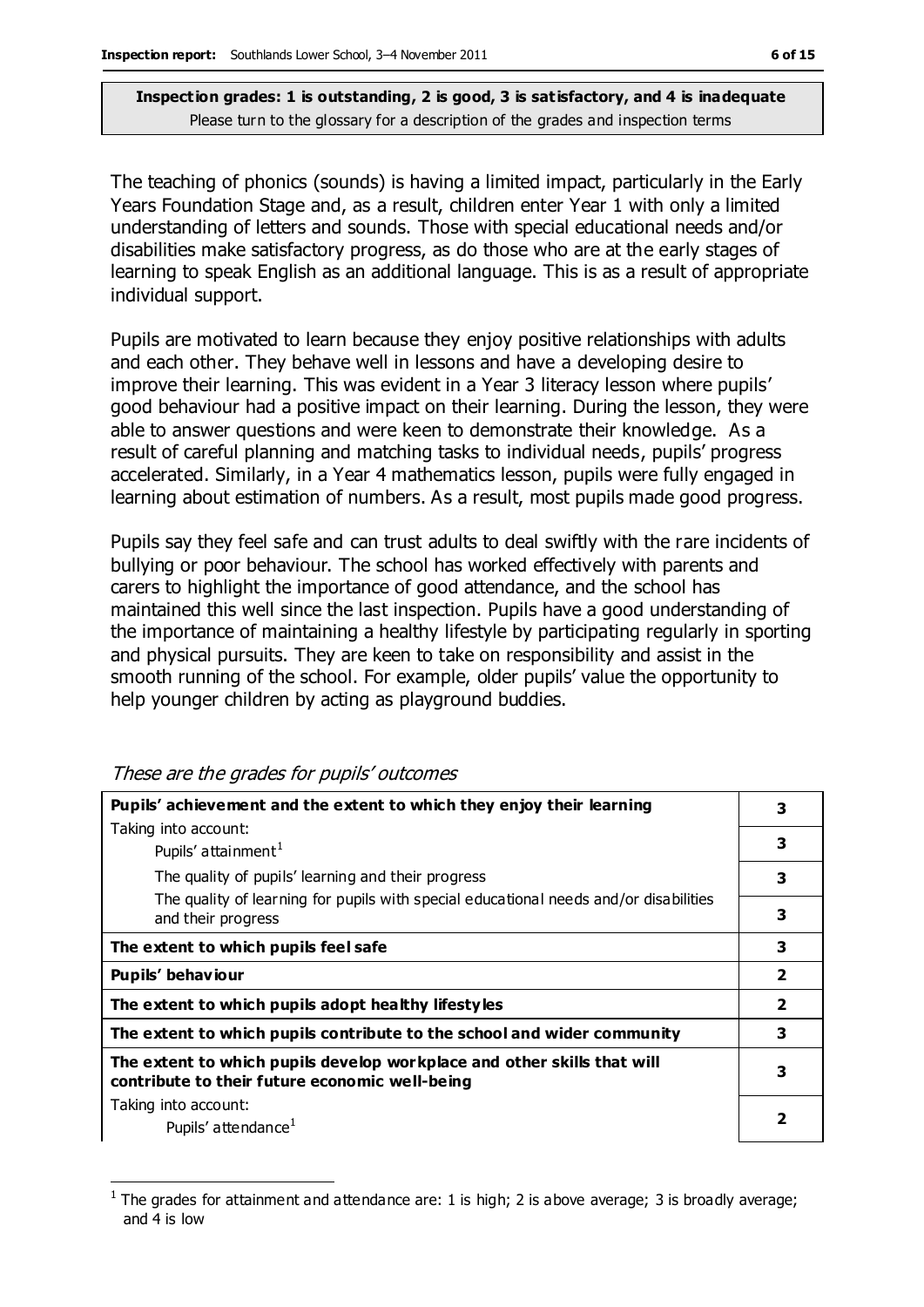**The extent of pupils' spiritual, moral, social and cultural development 3**

### **How effective is the provision?**

Overall, teaching is satisfactory, and sometimes good, but it is not consistent enough to enthuse learners with a passion for enquiry or to show them how learning relates to the wider world. Since the last inspection, improvements have been made in the collection of data; for example, through moderation by external advisors of internal judgements on the quality of pupils' work in English and mathematics. However, this good practice has not been consistently shared with pupils or across subject areas and, as a result, the impact has been variable. In some lessons, teachers' explanations are too long so that pupils are not actively engaged fully in learning to help them develop their independent thinking skills. In the better lessons, teachers use good subject knowledge to plan work that engages and motivates the more able pupils while effectively challenging others. Assessment procedures are consistently applied across the school. However, in some lessons work is not always matched to pupils' needs.

The curriculum is satisfactory and meets the needs and interest of all pupils, for example, through whole class violin lessons. Pupils experience a good range of activities: puppets, musical activities and cross-curricular topic work. This, together with a range a range of visits and trips, provides suitable opportunities for pupils to broaden their personal and academic skills. However, the range of opportunities to develop pupils' literacy and numeracy skills is inconsistent across all subject areas. Pupils develop an appropriate range of skills in all subjects that prepares them adequately for the next stage of their education.

Pupils are supported effectively with a satisfactory quality of pastoral support and guidance. Pupils whose circumstances make them vulnerable benefit from a range of support and from the appropriate partnerships with a range of external agencies, which enable them to fully engage in school and benefit from what is has to offer.

| The quality of teaching                                                                                    |  |
|------------------------------------------------------------------------------------------------------------|--|
| Taking into account:                                                                                       |  |
| The use of assessment to support learning                                                                  |  |
| The extent to which the curriculum meets pupils' needs, including, where<br>relevant, through partnerships |  |
| The effectiveness of care, guidance and support                                                            |  |

These are the grades for the quality of provision

# **How effective are leadership and management?**

The headteacher is well supported by all stakeholders. Systems and structures have been put in place to improve teaching and learning and to raise pupils' achievement.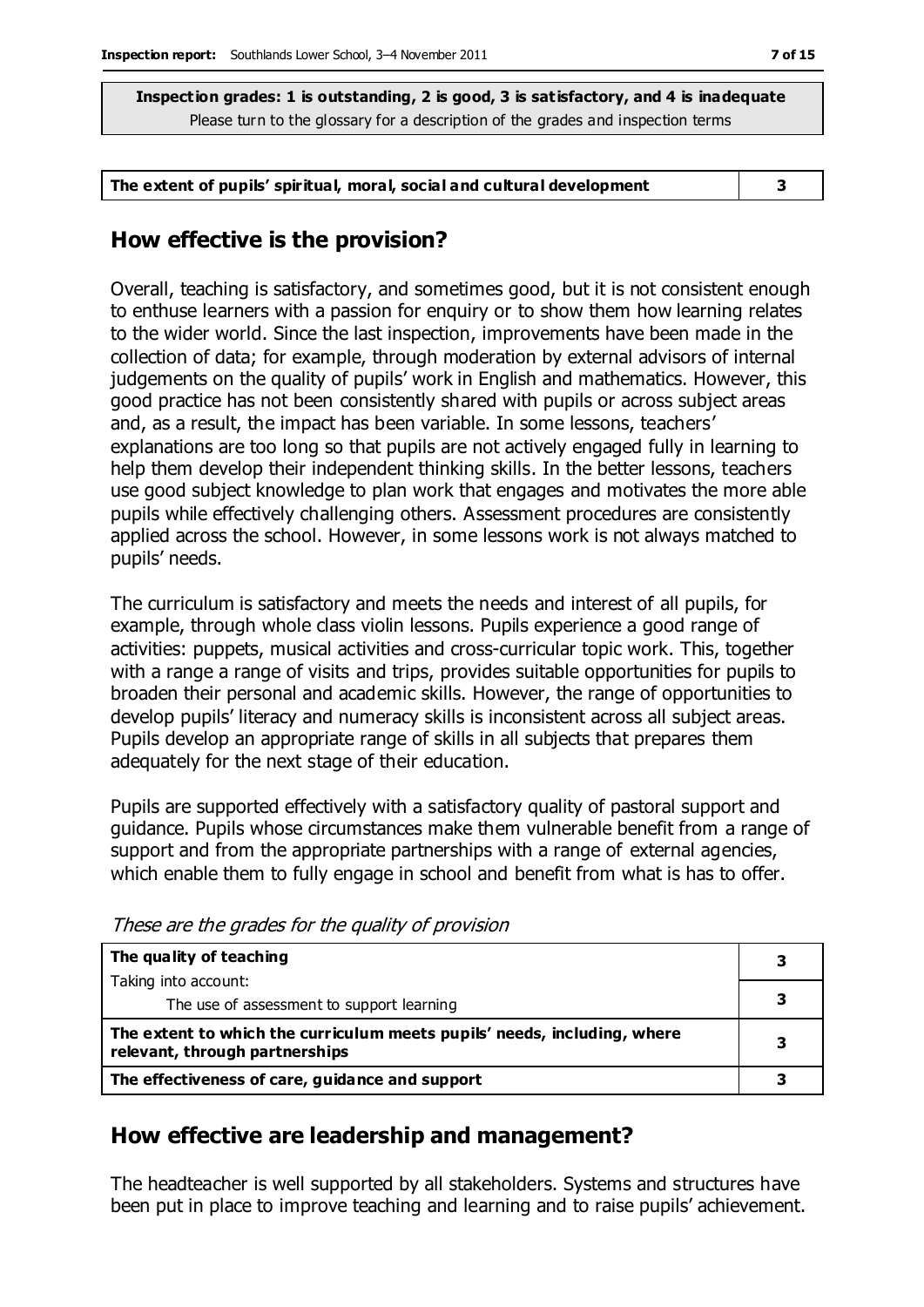Consequently, pockets of good practice are beginning to develop. Nevertheless, a number of the leaders are newly appointed or are new to their responsibilities and although they have made changes, many of these are too recent to have had a tangible impact on learning. Opportunities are limited for the best teachers to coach others and for all teachers to observe teaching at first hand.

All staff are committed to ensuring equality of opportunity and inclusion for all pupils. Pupils whose circumstances make them vulnerable or who displayed previously challenging behaviour now often enjoy their learning. Partnerships with local schools are improving, such as the development work with the middle school. The school's contribution to community cohesion is satisfactory. Pupils appreciate and learn about the main world religions with opportunities for them to learn about ethnic, religious and cultural diversity. However, the school is at an early stage of reaching out to the local community and beyond in order to allow pupils' to gain the full experience of what it means to be a citizen in the United Kingdom.

Members of the governing body are supportive of the school, fulfil their statutory duties and are becoming increasingly effective in holding the school to account as they compare the school's academic performance with schools nationally. Satisfactory procedures are in place for safeguarding. They ensure that safeguarding, child protection and risk assessment procedures are effective and implemented consistently. These meet all government guidelines.

| The effectiveness of leadership and management in embedding ambition and<br>driving improvement                                                                     |                |
|---------------------------------------------------------------------------------------------------------------------------------------------------------------------|----------------|
| Taking into account:                                                                                                                                                |                |
| The leadership and management of teaching and learning                                                                                                              | З              |
| The effectiveness of the governing body in challenging and supporting the<br>school so that weaknesses are tackled decisively and statutory responsibilities<br>met | 3              |
| The effectiveness of the school's engagement with parents and carers                                                                                                | $\overline{2}$ |
| The effectiveness of partnerships in promoting learning and well-being                                                                                              | 3              |
| The effectiveness with which the school promotes equality of opportunity and<br>tackles discrimination                                                              | 3              |
| The effectiveness of safeguarding procedures                                                                                                                        | 3              |
| The effectiveness with which the school promotes community cohesion                                                                                                 | 3              |
| The effectiveness with which the school deploys resources to achieve value for<br>money                                                                             | 3              |

These are the grades for leadership and management

# **Early Years Foundation Stage**

Children enter the school with skills and knowledge that are broadly typical for fouryear-olds in all areas of learning, except communication, language and literacy in which they are below expectations. Children make steady progress, with good gains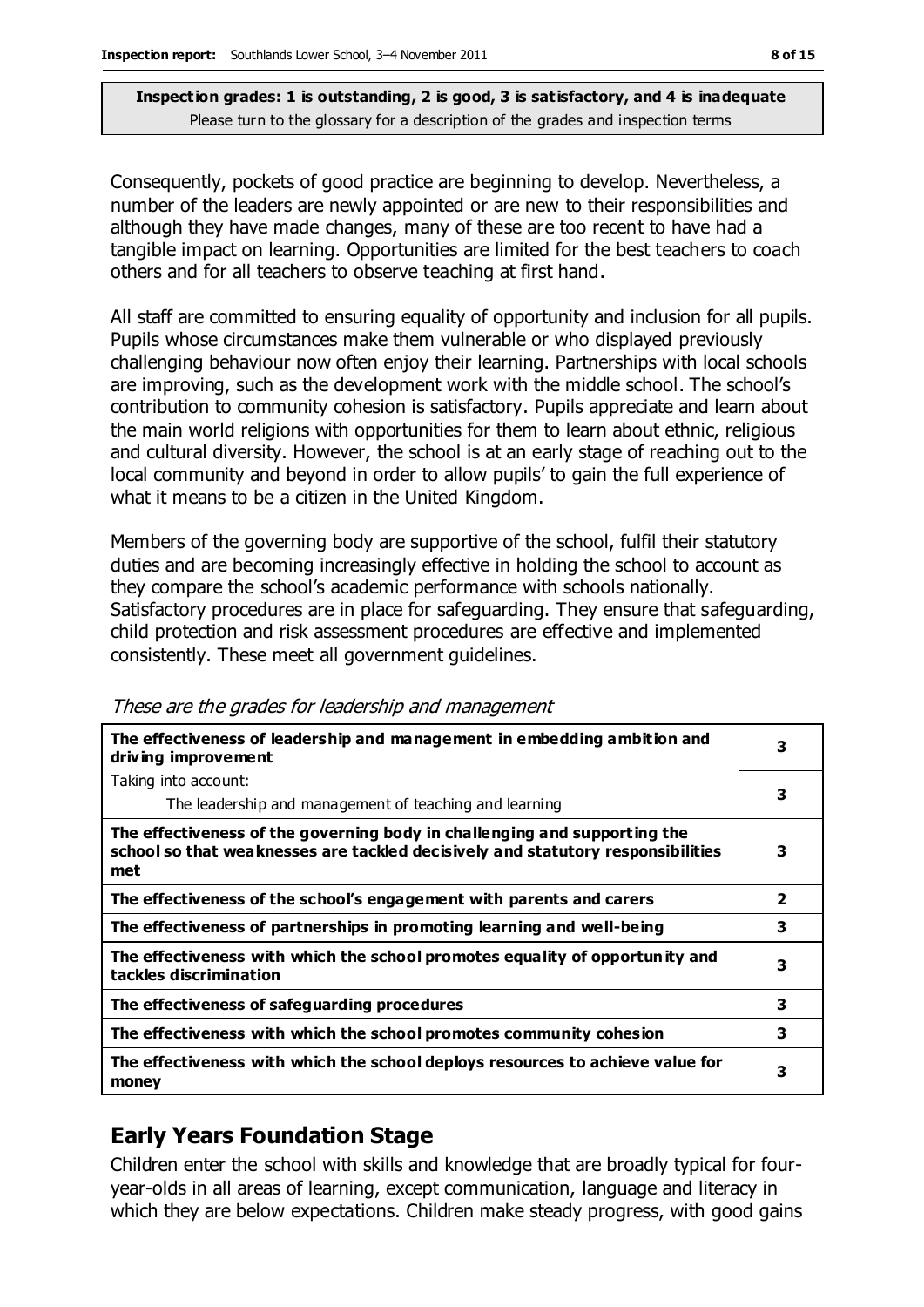in their social development and in their disposition and attitudes. However, initial assessments are not completed with sufficient rigour. As a result, there is not a secure baseline to judge children's progress. Staff have implemented a letters and sounds programme; this has narrowed, but not eliminated, the gap which exists between girls' and boys' literacy skills when they reach the end of the Reception year. Children develop their knowledge of healthy lifestyles, curiosity, perseverance and vocabulary satisfactorily. Their welfare and safety needs are addressed effectively and risk assessments are carried out daily.

All areas of learning are catered for satisfactorily and there are meaningful links between areas of the curriculum under topic themes which develop children's understanding. During the inspection, children were learning about 'Halloween' and good links were made with 'the sounds of the week' and reinforced at every opportunity. For example, children were enthusiastically acting out the story of Goldilocks and the Three Bears, with one child taking the role of the teacher. A small group of boys had decided to develop a garage for their 'trike track' which gave good opportunities to develop number skills. They were well supported by an adult who developed their language skills and vocabulary effectively. However, there are too few opportunities for children to initiate their own learning and for adults to intervene successfully taking the learning to the next level. Often, there is an overreliance on teacher-led activities and opportunities are missed to develop children's' knowledge of letters and sounds and writing skills, especially in the outdoor areas.

The Early Years Foundation Stage is led and managed satisfactorily and the team work together well to plan units of work based on regular assessments of what children have achieved. Adults know individual children and their families well but they do not have sufficient opportunities to use this knowledge to develop children's learning further throughout the day. This is because activities are sometimes overplanned and do not allow opportunities for children to learn in different ways for themselves. Children have access to a safe and secure outdoor area. However, planning for the use of the outdoor area misses opportunities, to further support children's learning. Teachers' observations of children's activities to plan next steps in their learning are not conducted consistently or fully involving all adults present. This limits the ability of the Early Years Foundation Stage coordinator to develop a secure knowledge of trends, strengths and needs and to plan accordingly to develop the provision.

| <b>Overall effectiveness of the Early Years Foundation Stage</b>                      |  |
|---------------------------------------------------------------------------------------|--|
| Taking into account:<br>Outcomes for children in the Early Years Foundation Stage     |  |
| The quality of provision in the Early Years Foundation Stage                          |  |
| The effectiveness of leadership and management of the Early Years Foundation<br>Stage |  |

These are the grades for the Early Years Foundation Stage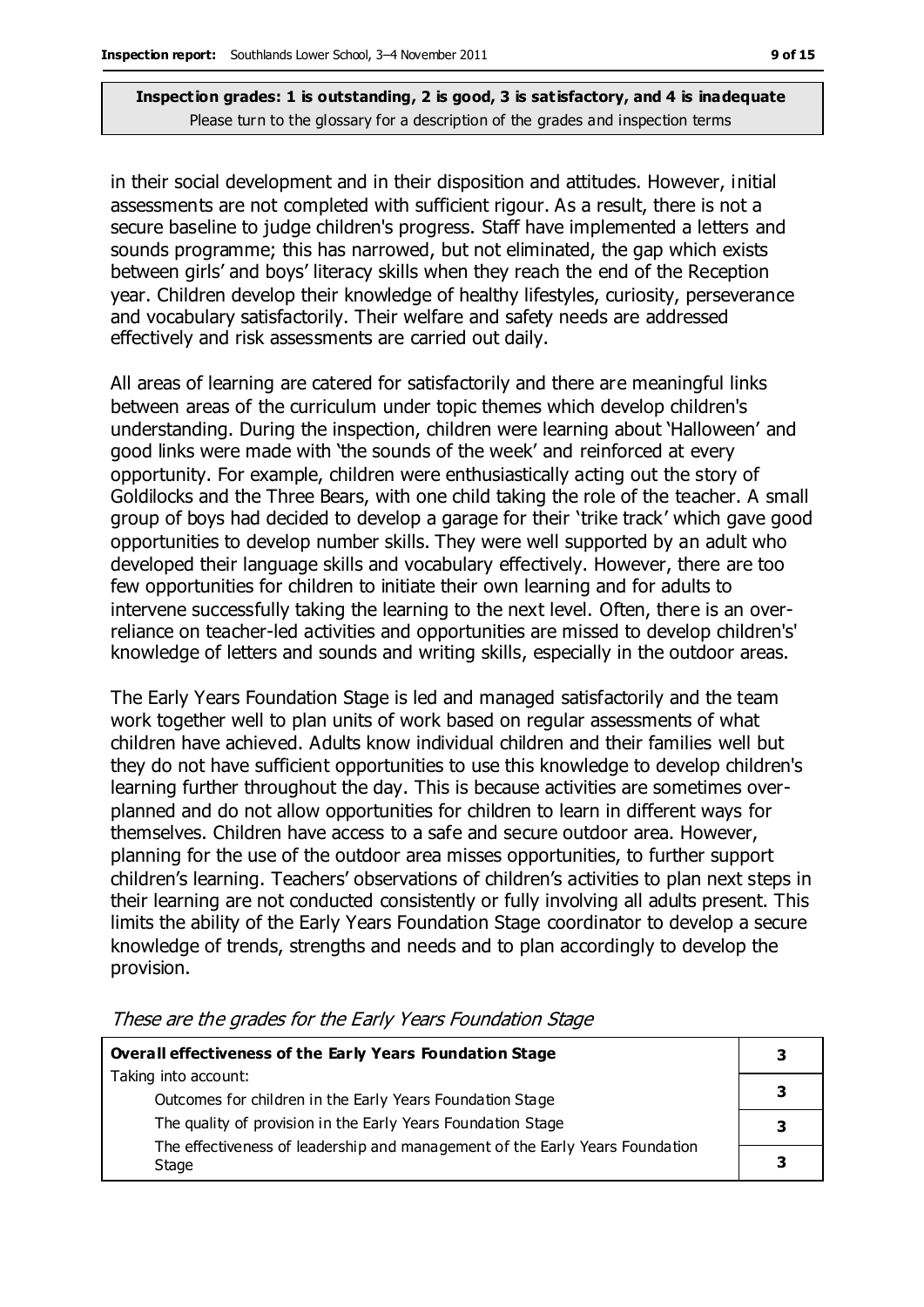### **Views of parents and carers**

Most parents and carers who returned the Ofsted questionnaire are happy with their children's experiences of the school. A few parents and carers expressed the view that 'the pupils look happy'. A small number of parents and carers raised some concerns regarding the communication and safety of children at the end of the school day. The inspection team examined policies and risk assessments and found the school has satisfactory safeguarding arrangements in place.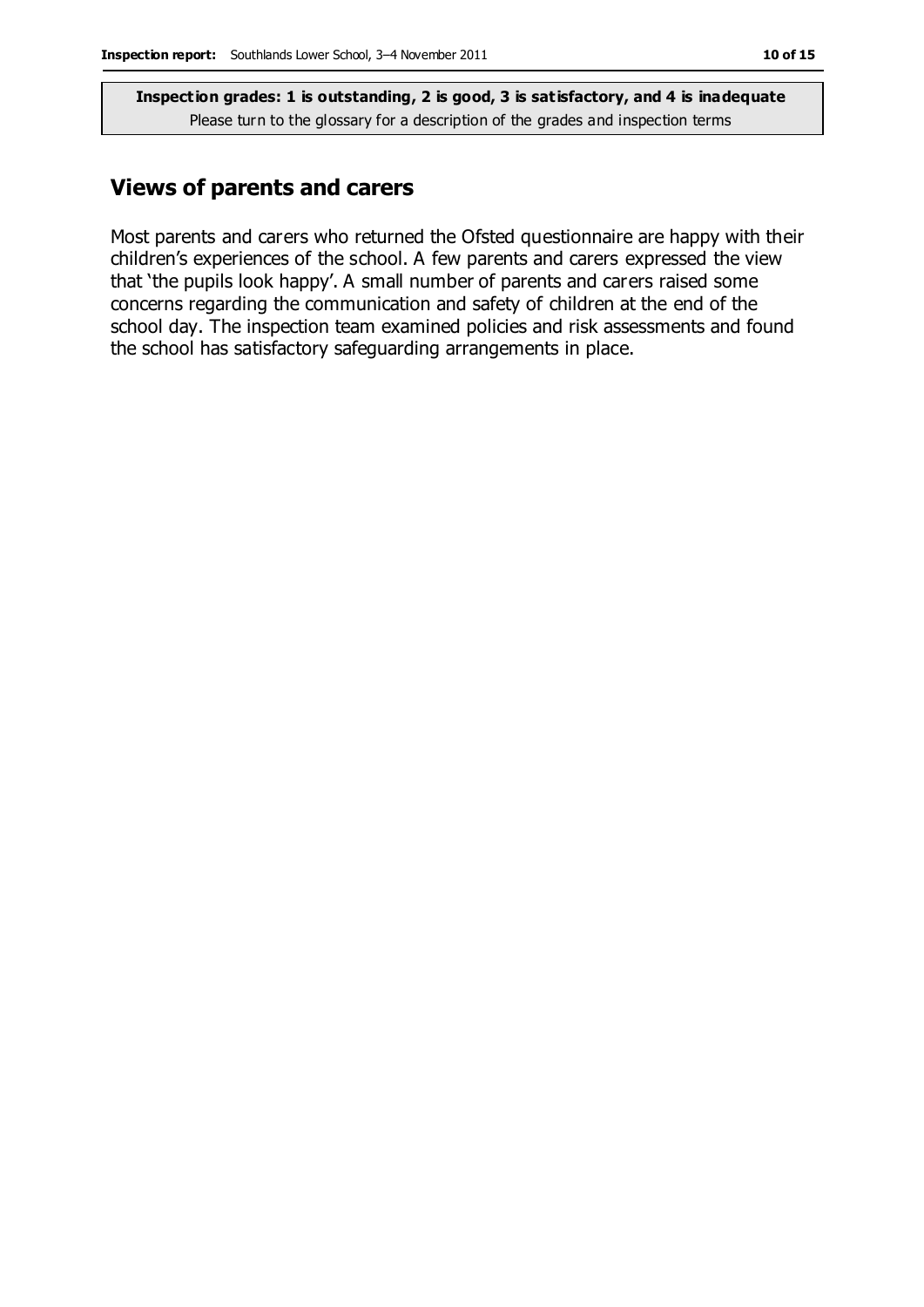#### **Responses from parents and carers to Ofsted's questionnaire**

Ofsted invited all the registered parents and carers of pupils registered at Southlands Lower School to complete a questionnaire about their views of the school.

In the questionnaire, parents and carers were asked to record how strongly they agreed with 13 statements about the school.

The inspection team received 87 completed questionnaires by the end of the on-site inspection. In total, there are 275 pupils registered at the school.

| <b>Statements</b>                                                                                                                                                                                                                                       | <b>Strongly</b><br>agree |               | Agree        |               | <b>Disagree</b> |                | <b>Strongly</b><br>disagree |                |
|---------------------------------------------------------------------------------------------------------------------------------------------------------------------------------------------------------------------------------------------------------|--------------------------|---------------|--------------|---------------|-----------------|----------------|-----------------------------|----------------|
|                                                                                                                                                                                                                                                         | <b>Total</b>             | $\frac{1}{2}$ | <b>Total</b> | $\frac{1}{2}$ | <b>Total</b>    | %              | <b>Total</b>                | %              |
| My child enjoys school                                                                                                                                                                                                                                  | 59                       | 68            | 27           | 31            | $\mathbf{1}$    | $\mathbf{1}$   | $\mathbf 0$                 | $\mathbf{0}$   |
| The school keeps my child<br>safe                                                                                                                                                                                                                       | 61                       | 70            | 25           | 29            | 1               | $\mathbf{1}$   | $\mathbf 0$                 | $\mathbf 0$    |
| The school informs me about<br>my child's progress                                                                                                                                                                                                      | 32                       | 37            | 51           | 59            | 4               | 5              | $\mathbf{0}$                | $\mathbf 0$    |
| My child is making enough<br>progress at this school                                                                                                                                                                                                    | 34                       | 39            | 48           | 55            | $\overline{2}$  | $\overline{2}$ | $\overline{2}$              | $\overline{2}$ |
| The teaching is good at this<br>school                                                                                                                                                                                                                  | 37                       | 43            | 44           | 51            | 3               | 3              | $\mathbf 0$                 | $\mathbf 0$    |
| The school helps me to<br>support my child's learning                                                                                                                                                                                                   | 34                       | 39            | 45           | 52            | $\overline{7}$  | 8              | $\Omega$                    | $\mathbf 0$    |
| The school helps my child to<br>have a healthy lifestyle                                                                                                                                                                                                | 42                       | 48            | 41           | 47            | 3               | 3              | $\mathbf 0$                 | $\mathbf 0$    |
| The school makes sure that<br>my child is well prepared for<br>the future (for example<br>changing year group,<br>changing school, and for<br>children who are finishing<br>school, entering further or<br>higher education, or entering<br>employment) | 28                       | 32            | 45           | 52            | 3               | 3              | $\mathbf{0}$                | $\mathbf 0$    |
| The school meets my child's<br>particular needs                                                                                                                                                                                                         | 32                       | 37            | 50           | 57            | 3               | 3              | $\mathbf 0$                 | $\mathbf 0$    |
| The school deals effectively<br>with unacceptable behaviour                                                                                                                                                                                             | 26                       | 30            | 51           | 59            | 3               | 3              | $\mathbf{1}$                | $\mathbf{1}$   |
| The school takes account of<br>my suggestions and<br>concerns                                                                                                                                                                                           | 27                       | 31            | 50           | 57            | 6               | $\overline{7}$ | $\mathbf 0$                 | $\mathbf 0$    |
| The school is led and<br>managed effectively                                                                                                                                                                                                            | 48                       | 55            | 36           | 41            | 0               | $\mathbf 0$    | $\mathbf{0}$                | $\mathbf 0$    |
| Overall, I am happy with my<br>child's experience at this<br>school                                                                                                                                                                                     | 49                       | 56            | 35           | 40            | 3               | 3              | $\mathbf 0$                 | $\mathbf 0$    |

The table above summarises the responses that parents and carers made to each statement. The percentages indicate the proportion of parents and carers giving that response out of the total number of completed questionnaires. Where one or more parents and carers chose not to answer a particular question, the percentages will not add up to 100%.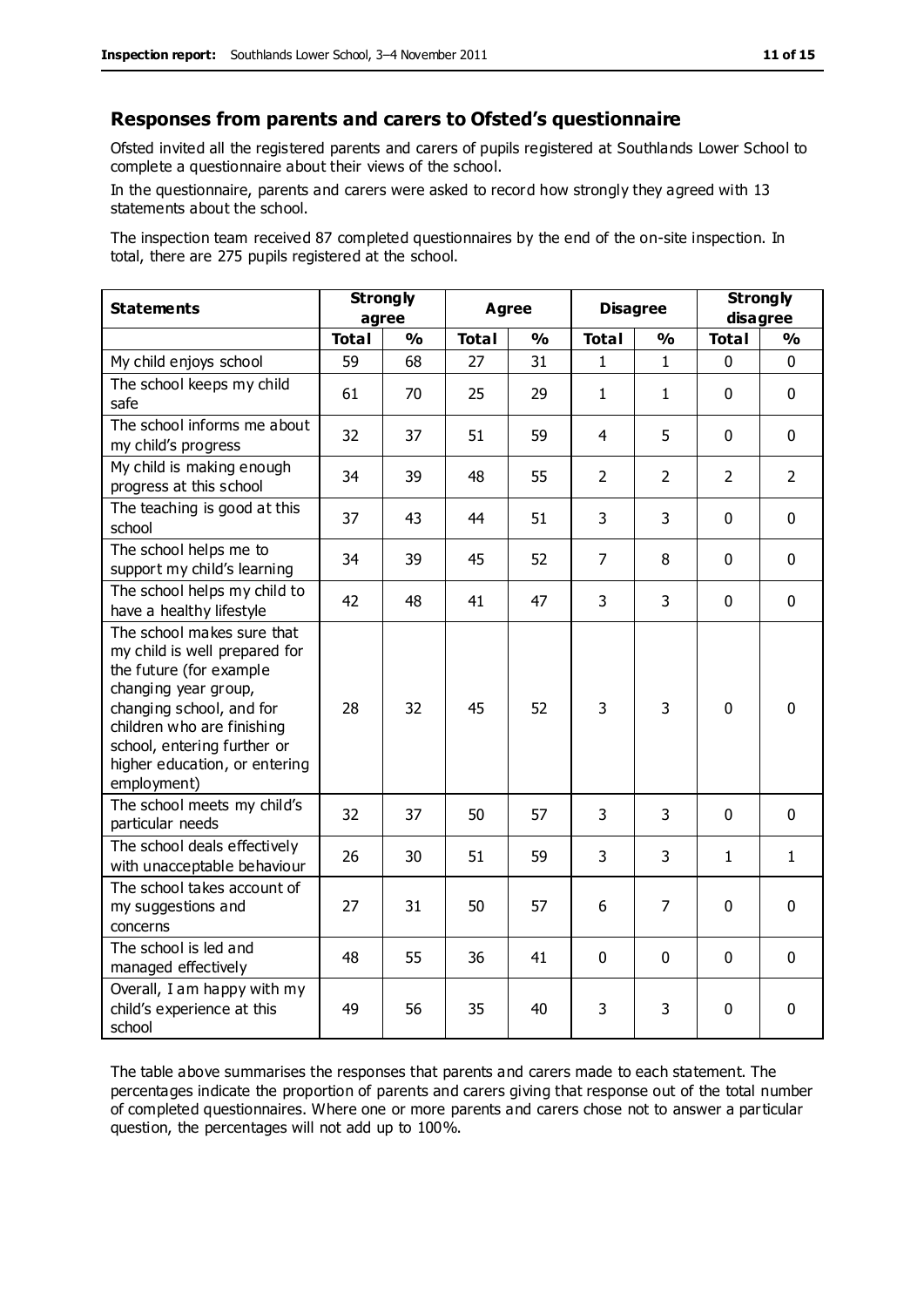# **Glossary**

### **What inspection judgements mean**

| Grade   | <b>Judgement</b> | <b>Description</b>                                            |
|---------|------------------|---------------------------------------------------------------|
| Grade 1 | Outstanding      | These features are highly effective. An outstanding           |
|         |                  | school provides exceptionally well for all its pupils' needs. |
| Grade 2 | Good             | These are very positive features of a school. A school        |
|         |                  | that is good is serving its pupils well.                      |
| Grade 3 | Satisfactory     | These features are of reasonable quality. A satisfactory      |
|         |                  | school is providing adequately for its pupils.                |
| Grade 4 | Inadequate       | These features are not of an acceptable standard. An          |
|         |                  | inadequate school needs to make significant                   |
|         |                  | improvement in order to meet the needs of its pupils.         |
|         |                  | Ofsted inspectors will make further visits until it           |
|         |                  | improves.                                                     |

### **Overall effectiveness of schools**

|                       |                    |      | Overall effectiveness judgement (percentage of schools) |                   |
|-----------------------|--------------------|------|---------------------------------------------------------|-------------------|
| <b>Type of school</b> | <b>Outstanding</b> | Good | <b>Satisfactory</b>                                     | <b>Inadequate</b> |
| Nursery schools       | 43                 | 47   | 10                                                      |                   |
| Primary schools       | 6                  | 46   | 42                                                      |                   |
| Secondary             | 14                 | 36   | 41                                                      |                   |
| schools               |                    |      |                                                         |                   |
| Sixth forms           | 15                 | 42   | 41                                                      | 3                 |
| Special schools       | 30                 | 48   | 19                                                      |                   |
| Pupil referral        | 14                 | 50   | 31                                                      |                   |
| units                 |                    |      |                                                         |                   |
| All schools           | 10                 | 44   | 39                                                      |                   |

New school inspection arrangements were introduced on 1 September 2009. This means that inspectors now make some additional judgements that were not made previously.

The data in the table above are for the period 1 September 2010 to 08 April 2011 and are consistent with the latest published official statistics about maintained school inspection outcomes (see [www.ofsted.gov.uk\)](http://www.ofsted.gov.uk/).

The sample of schools inspected during 2010/11 was not representative of all schools nationally, as weaker schools are inspected more frequently than good or outstanding schools.

Percentages are rounded and do not always add exactly to 100.

Sixth form figures reflect the judgements made for the overall effectiveness of the sixth form in secondary schools, special schools and pupil referral units.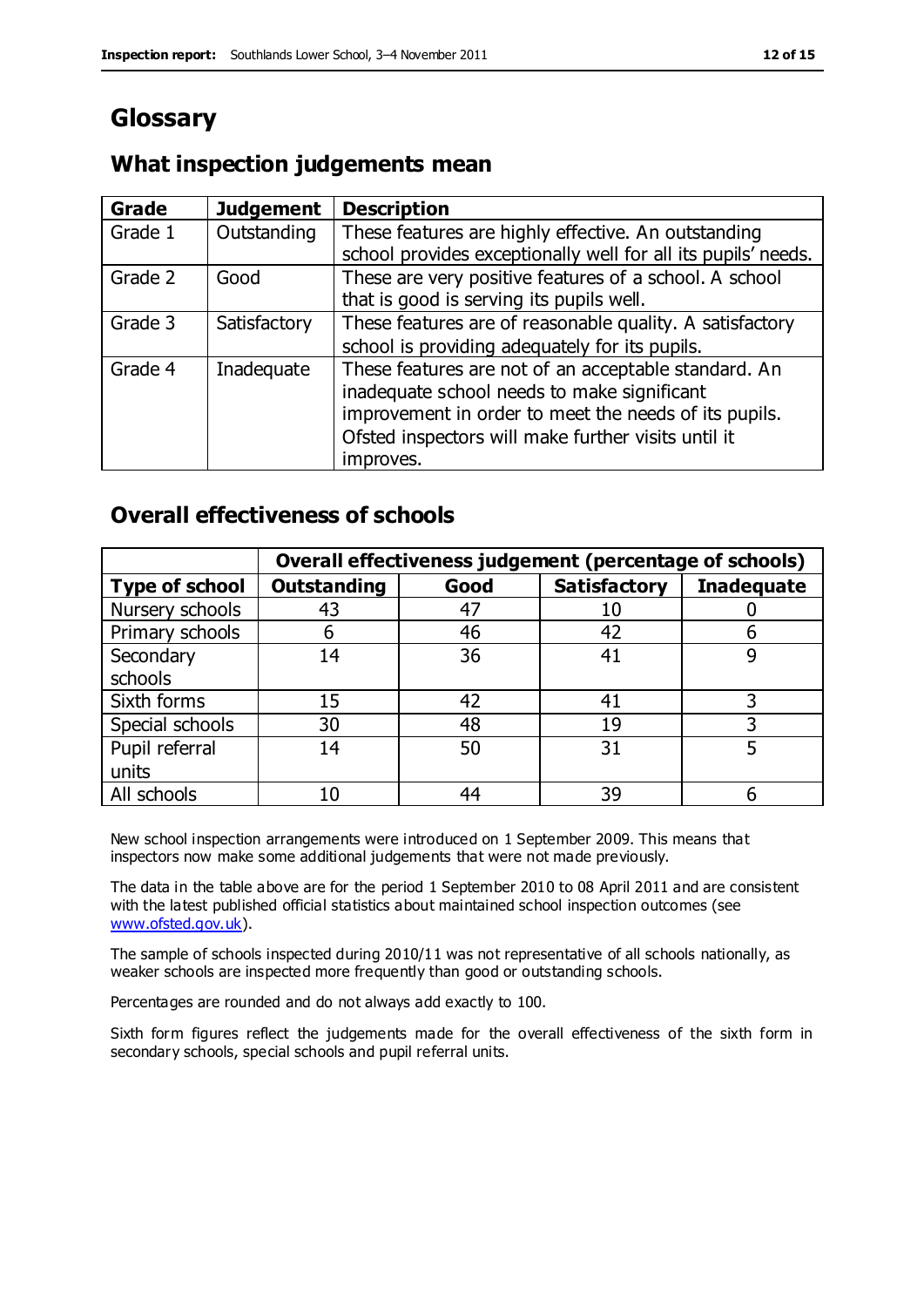# **Common terminology used by inspectors**

| Achievement:               | the progress and success of a pupil in their<br>learning, development or training.                                                                                                                                                                                                                                             |  |  |
|----------------------------|--------------------------------------------------------------------------------------------------------------------------------------------------------------------------------------------------------------------------------------------------------------------------------------------------------------------------------|--|--|
| Attainment:                | the standard of the pupils' work shown by test and<br>examination results and in lessons.                                                                                                                                                                                                                                      |  |  |
| Capacity to improve:       | the proven ability of the school to continue<br>improving. Inspectors base this judgement on what<br>the school has accomplished so far and on the<br>quality of its systems to maintain improvement.                                                                                                                          |  |  |
| Leadership and management: | the contribution of all the staff with responsibilities,<br>not just the headteacher, to identifying priorities,<br>directing and motivating staff and running the<br>school.                                                                                                                                                  |  |  |
| Learning:                  | how well pupils acquire knowledge, develop their<br>understanding, learn and practise skills and are<br>developing their competence as learners.                                                                                                                                                                               |  |  |
| Overall effectiveness:     | inspectors form a judgement on a school's overall<br>effectiveness based on the findings from their<br>inspection of the school. The following judgements,<br>in particular, influence what the overall<br>effectiveness judgement will be.                                                                                    |  |  |
|                            | The school's capacity for sustained<br>improvement.<br>Outcomes for individuals and groups of<br>п<br>pupils.<br>The quality of teaching.<br>The extent to which the curriculum meets<br>a s<br>pupils' needs, including, where relevant,<br>through partnerships.<br>The effectiveness of care, guidance and<br>■<br>support. |  |  |
| Progress:                  | the rate at which pupils are learning in lessons and<br>over longer periods of time. It is often measured<br>by comparing the pupils' attainment at the end of a<br>key stage with their attainment when they started.                                                                                                         |  |  |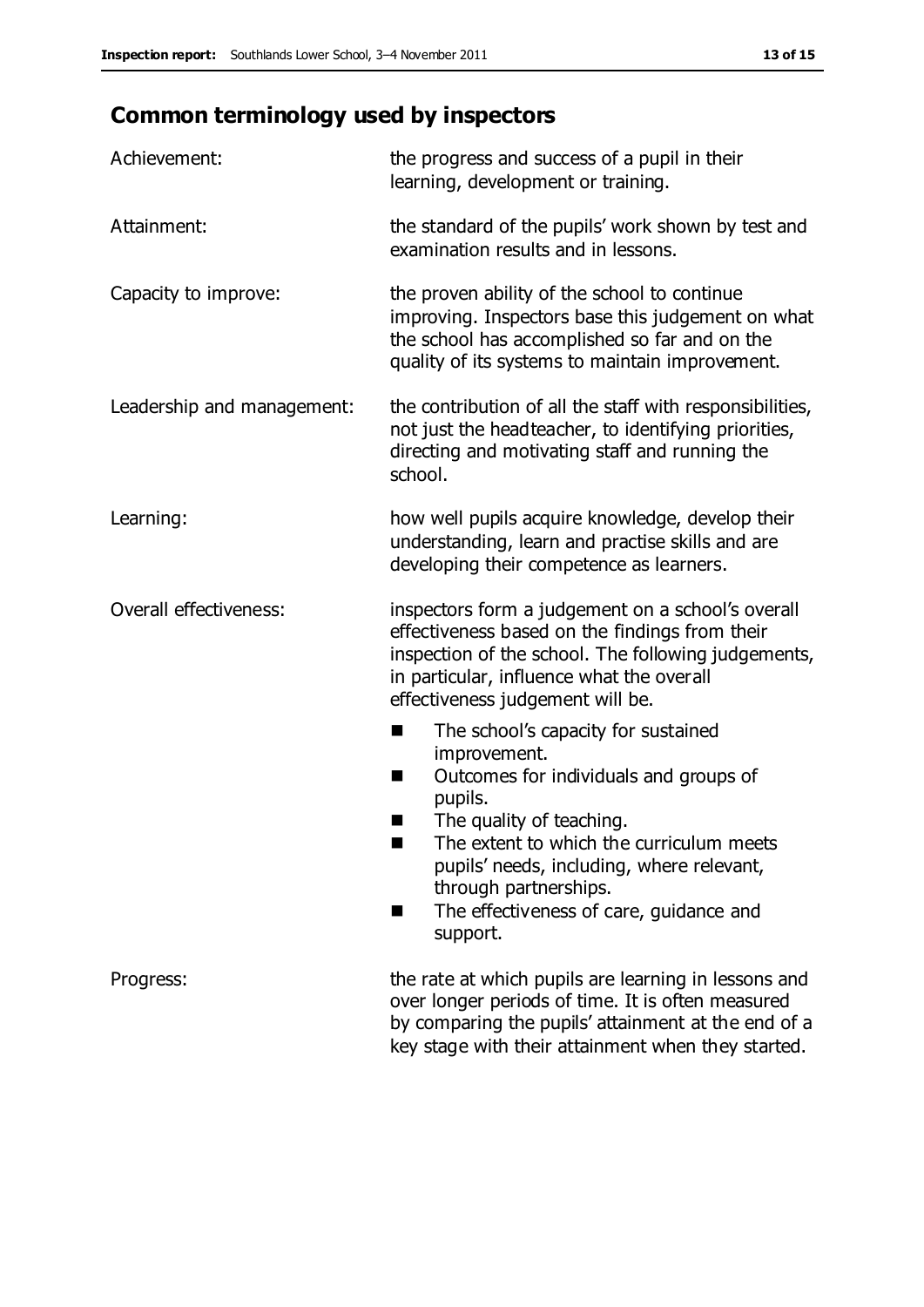#### **This letter is provided for the school, parents and carers to share with their children. It describes Ofsted's main findings from the inspection of their school.**



7 November 2011

Dear Pupils

#### **Inspection of Southlands Lower School, Biggleswade SG18 8NX**

Thank you for the warm welcome you gave to us when we visited your school recently. We enjoyed meeting you at work and play. We greatly valued the discussions we had with you and were particularly pleased to see you have maintained your good attendance since the previous inspection.

You go to a satisfactory school. You, your parents and carers, told us that Southlands is a caring and happy place where you feel safe. Many of you told us how you feel supported and that you get on well together.

All staff are determined to help you succeed and to give you the best education possible. We have asked them to make a few changes.

- **IMPROVE THE WAY CHILD EXALGE IN THE EXAM** PEARLY Years Foundation Stage learn their letters and sounds to help them improve their reading and writing.
- Plan work that will challenge and engage you actively in your learning, by developing your writing skills.
- Give you clearer advice on how to improve your work so that you can achieve your very best.
- Ask questions that develop your understanding and thinking skills.
- Use information about your levels of attainment and share in all subjects how you can make improvements.
- Ensure that the teachers receive advice and development in order to make your lessons the very best they can be to accelerate your learning.

You too can all play your part in improving the school by working hard to reach your targets. Once again, it was very nice to meet you all and we wish you every success for the future.

Yours sincerely

Emma Aylesbury Lead inspector